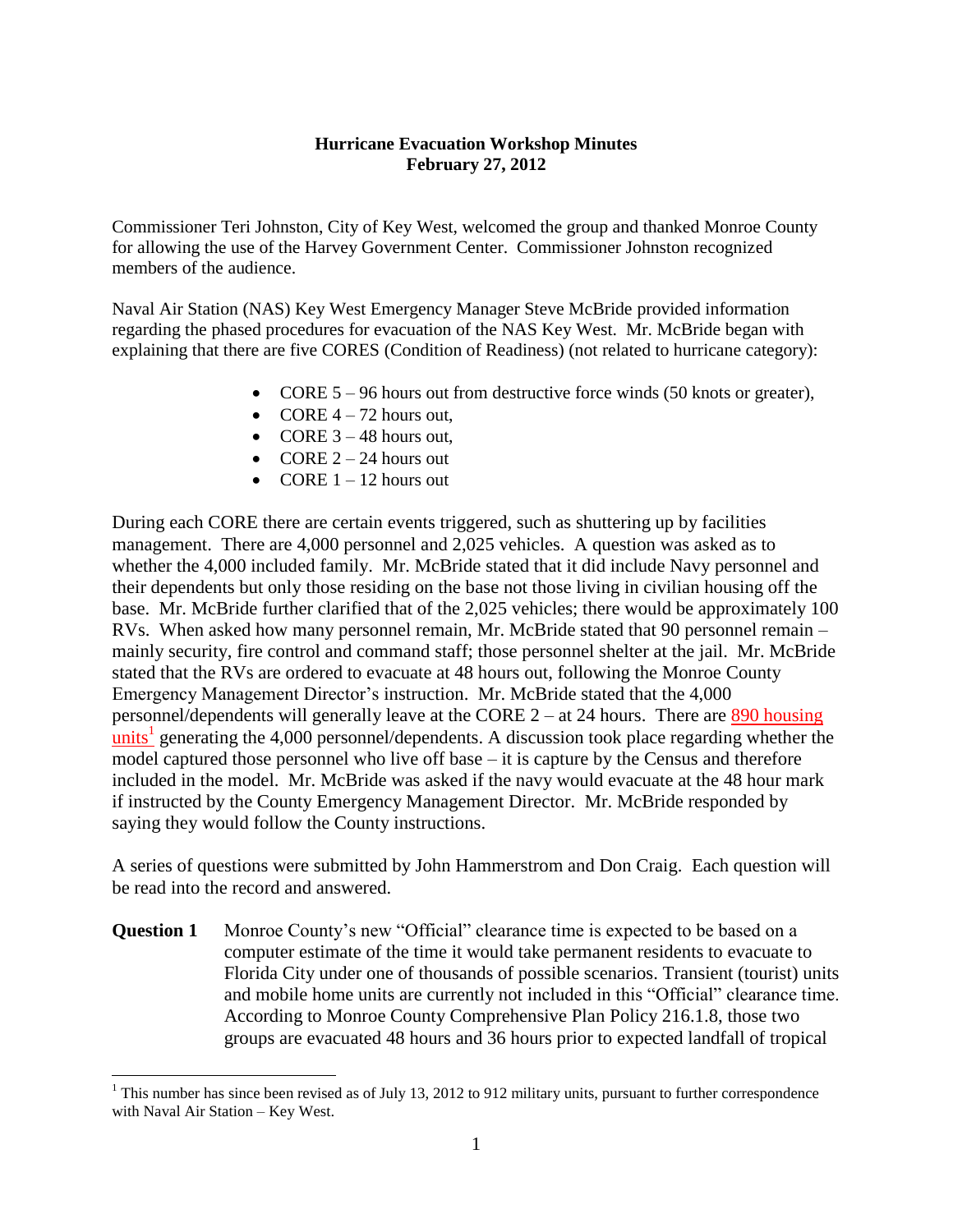storm forced winds, respectively. It has been stated that under one reasonable scenario using the SRESP model, it takes 17 hours to evacuate the tourists and mobile homes residents. If that is so, then adding transient units and mobile homes to Keys housing stock would not affect the "Official" clearance time until they impinge on the evacuation of the permanent residents in site-built homes. **How many transient (tourist) units alone could be built without affecting the clearance time of the permanent residents in site-built homes?**

**Answer:** Barbara Powell answered by stating that the Department (DEO/ACSC) can model to see how many transient units can be added to the first phase of evacuation but before we take on that task there should be some community choice made as to whether hotels should be built, where those hotels will be built. There are two phases of evacuation, the first 24 hours when transients and mobile homes are evacuated and the second phase when permanent population is evacuated. If you begin to "fill up" your first 24 hours and eliminate the buffer between the two phases of evacuation, that too needs to be a community choice. John Hammerstrom stated that his concern was that a developer could argue X number of transient units would not impact the official clearance time and could be built outside the ROGO units that are allowed. Barbara Powell responded by stating that hurricane evacuation is but one factor in allowing additional units and that the community would need to consider whether additional hotels are wanted or needed. Christine Hurley pointed out that the buffer is shortened by 6 since the comprehensive plans have a policy that begins evacuation of the permanent residents at 30 hours. John Hammerstrom went on to clarify that regardless of the policy, the statute requires 24 hours. Therefore, with transients and mobile homes evacuating at 17 hours, there are 7 hours that could be filled with transient and mobile home units without effecting the clearance time that's used to issue permits.

### **Question 2** How many mobile home units alone could be built without affecting the clearance time of the permanent residents in site-built homes?

**Answer:** Barbara Powell answered by stating that the trend on mobile home conversion is that mobile homes have been decreasing over time and there have been conversions to site-built homes. It would probably be more logical to run scenarios that would decrease the mobile home numbers and adding them into the site-built units with a ratio based on the trend. John Hammerstrom expressed concern that maybe we have created an incentive to build transient and mobile home units. Rebecca Jetton state that it may lead to a modification of the policy which is part of the purpose of the meetings. Dick Ogburn added that there is a behavioral question – typically the order to evacuate is given at a time of day consistent with people's willingness to evacuate (normally early in the morning) to assume that people will continue to evacuate in a full 24-hour period is not realistic. The capacity to evacuate in phase 1 may not be the 24 hours in the scenarios. Don Craig added that there are Florida Building Code and local policies that restrict additional mobile homes because they could not meet the minimum wind force restriction (150 mph). Clark Snow stated that in these mobile home conversions to modular homes that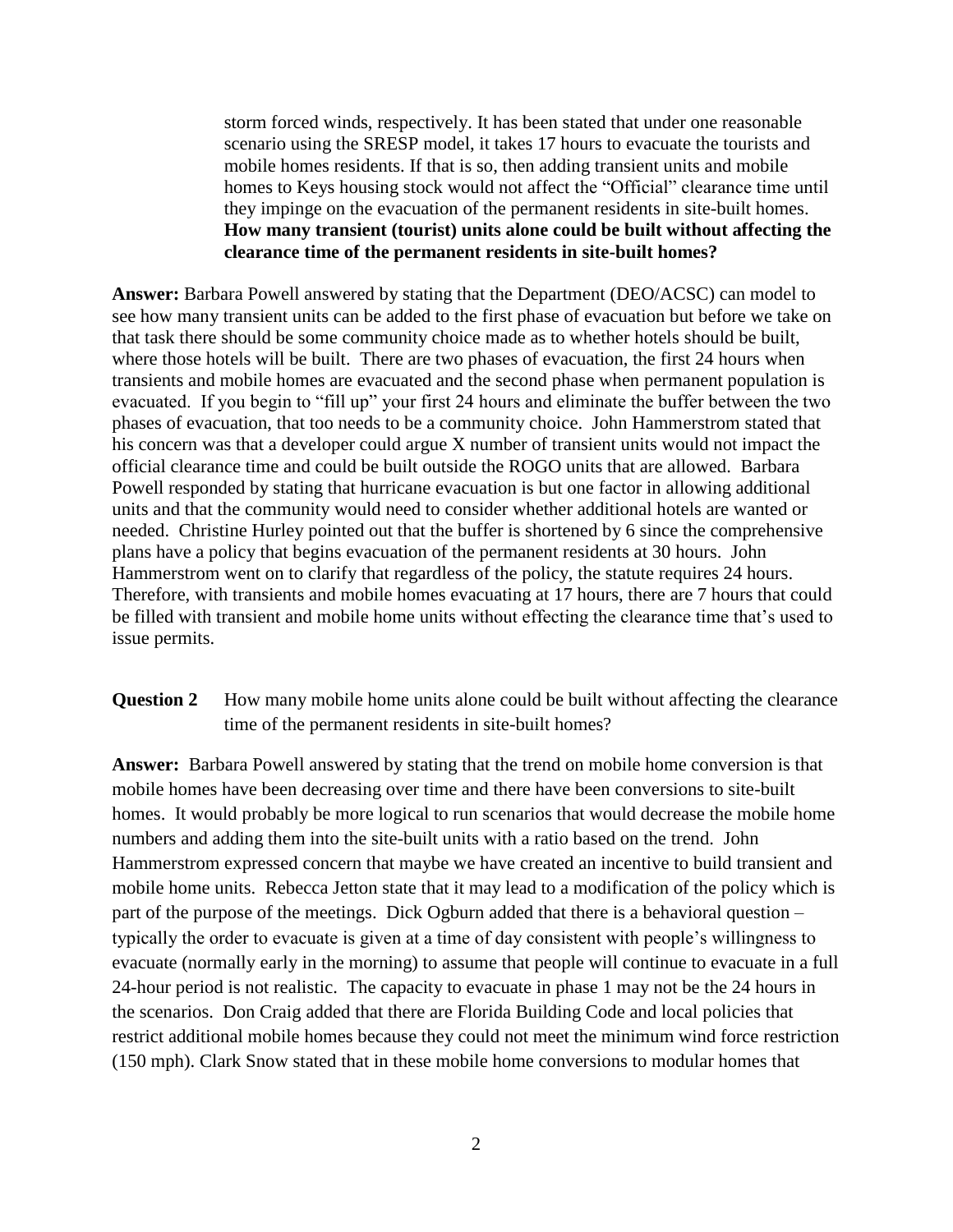were larger, does the model take into account the increased number of people living in the modular unit. Dick Ogburn answered that the Census would account for the increase.

Mayor Worthington asked if the phased evacuation wouldn't be a call by Emergency Management to make the call about when evacuation would take place. Rebecca Jetton stated that the county had advised her that Emergency Management would not call for an evacuation at night, having the mobile home evacuation in the policy at 36 hours should be addressed at these meetings. Human behavioral studies show that people don't evacuated at night and that people in mobile homes act more like those who live in site built homes. It is her recommendation to evacuate at the 48 hour mark.

Commissioner Sylvia Murphy expressed concern that mobile home residents be considered anything other than permanent residents. The residents of mobile homes are the workforce that we rely on to close up the county (board up the homes and moving the boats to safety) and to clean up after the storm. Jodi Weinhofer stated that the transients do evacuate early – the evacuation notice goes out earlier than what is required because it is essential to notify tourists before they leave for the day's activities.

Irene Toner stated that mobile home residents are ordered to evacuate earlier because their home is not as safe as a site-built home. She also spoke about behavioral studies that indicate a disconnect between what a person says they'll do in an evacuation and what they actually do. During Georges (a high category 2) about 46% evacuated. During Wilma – we told people they don't have to worry about the wind damage but we're going to have a storm surge. We told people to move their vehicles to higher ground and evacuate – less than 10% left. The studies are not are important but you can't really predict what people are going to do. Some people say they won't leave in a Category 4 because their great great grandfather stayed in a Category 4.

The important thing for us is when a storm is 72 hours out we start our calls and evacuation of tourists and patients then mobile homes and residents. One thing to keep in mind is that our decisions are largely based on what Miami-Dade does. During Hurricane Ike, we were making decisions (Ike was a Category 4 that was predicted to go over the Seven-mile Bridge. Miami-Dade and Broward were in the cone. During the conference call with the other Emergency Management Directors, Miami-Dade and Broward said that they were going to begin evacuating their Zone A at 5:00 am. This represented 500,000 people – so the Keys evacuation decisions needed to move up in order to account for the potential for 500,000 people to begin evacuating. Irene emphasized that her decisions are based on the regional effect. The biggest fear is an escalating storm – hurricane Charley passed over the Keys at a Category 1 and was supposed to hit Charlotte County at a Category 2 – it escalated to a Category 4 in a matter of hours. Emergency Management's decision is based on the time of year, the number of residents, the number of tourists (we work closely with TDC), the occupancy of the parks. At 72 hours we are already in touch with the County and talking with the hotels, and our regional partners in Miami-Dade.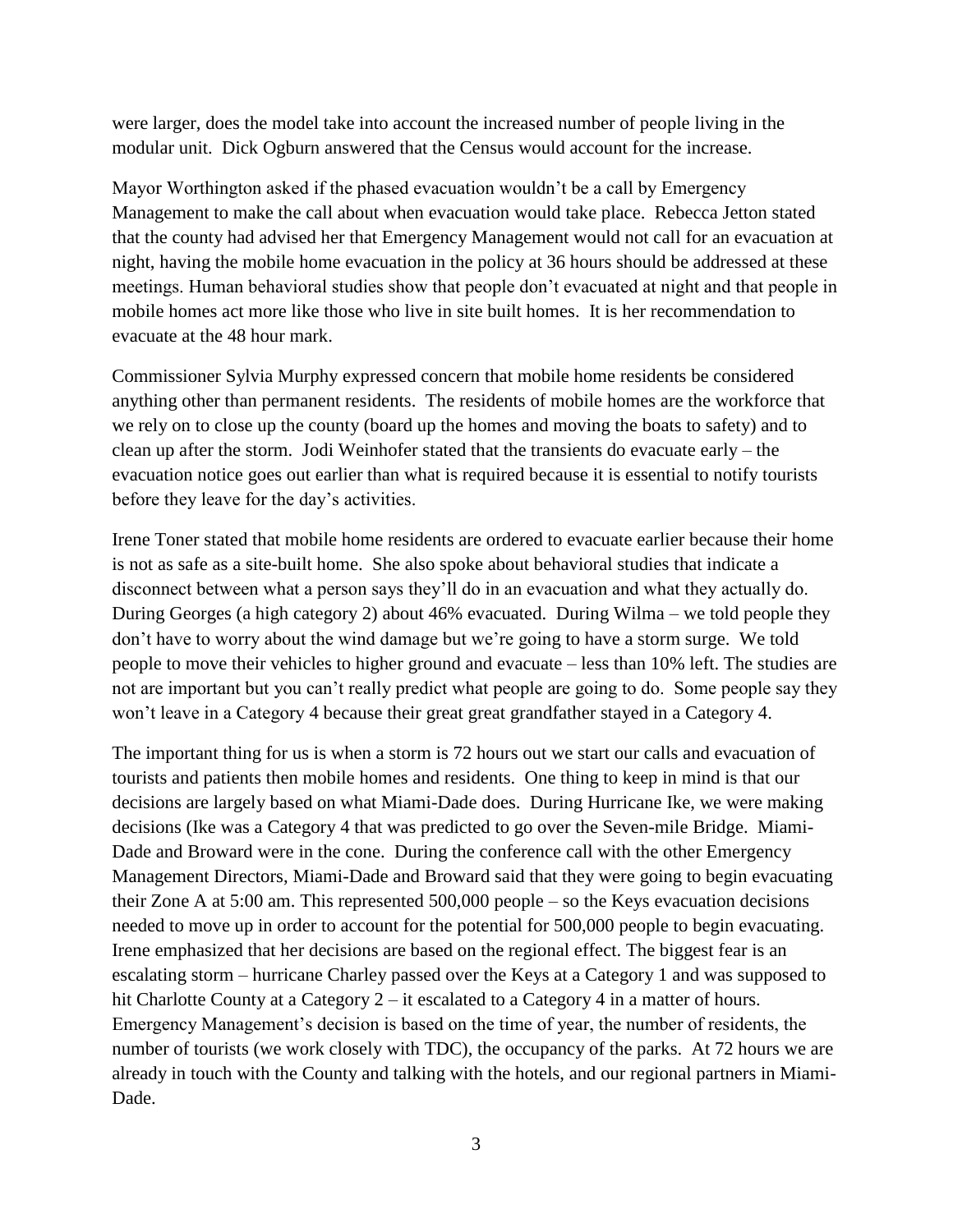Sylvia Murphy said after listening to Irene, we need to plan for the worst-case scenario.

- **Question 3** Referring to Table ES-12 "2015 Clearance Times for Base Scenario" (Volume 4-11, page ES-27), would you please explain:
	- a) **Why, for all Monroe clearance times, is the "In-County Clearance Time" 1/2 hour greater than the equivalent "Out-of-County Clearance Time?"** It is strange that a greater distance would result in a shorter time. [Aside from that, one would expect that for a Level C or greater threat, all evacuations for Monroe County are "Out-of-County" and therefore the "In-County Clearance Time" section for Monroe County should be N/A or zero.]
	- b) **Since there are more vulnerable people and shadow evacuees for greater storm threats, how can the Regional Clearance Time for Level D be the same as for Level C?**

**Answer Part a)** Jeff Alexander answered both parts -- The short answer is the model itself has a 30 minute indicator. When the model was run for the in-county and out-of-county clearance the results landed on different sides of the 30 minutes – time-wise there is almost no differential. As far as the In-County clearance time being zero it's a calculation that the model makes as to populations that are (based on the behavioral analysis) going to seek shelter not necessarily outside the county – even though that's where they're ordered to go. The time is calculated regardless of the factors.

**Answer Part b)** At Level C the population leaving the Keys is not overly impacted by the overall regional evacuation and that holds true for Level D. It's not until Level E that you begin to get other factors that affect the region clearance time. In other words, there is capacity on the roads that is not affected between Levels C & D but is affected when you get to a Level E. Tyson Smith asked to get clarification on the term "shadow evacuation" and what it was for Monroe County. Richard Ogburn explained that shadow evacuation is the population that evacuated but were not ordered to evacuate. All of Monroe evacuates for a Level C or higher, so there are no shadow evacuees. There are however, shadow evacuees in a regional evacuation scenario in Broward and Miami-Dade counties.

**Question 4 Operational Scenarios 1, 2, 3, 4, 5 and 13 (Table ES-10, Volume 4-11, p. ES-22) assume** "Miami-Dade County and Broward 24 hours after Monroe." **Does this mean 24 hours after Monroe starts their 48-hour evacuation, the full Miami-Dade and Broward evacuations for that Level are concurrent with the Monroe County permanent population evacuation? Please clarify.**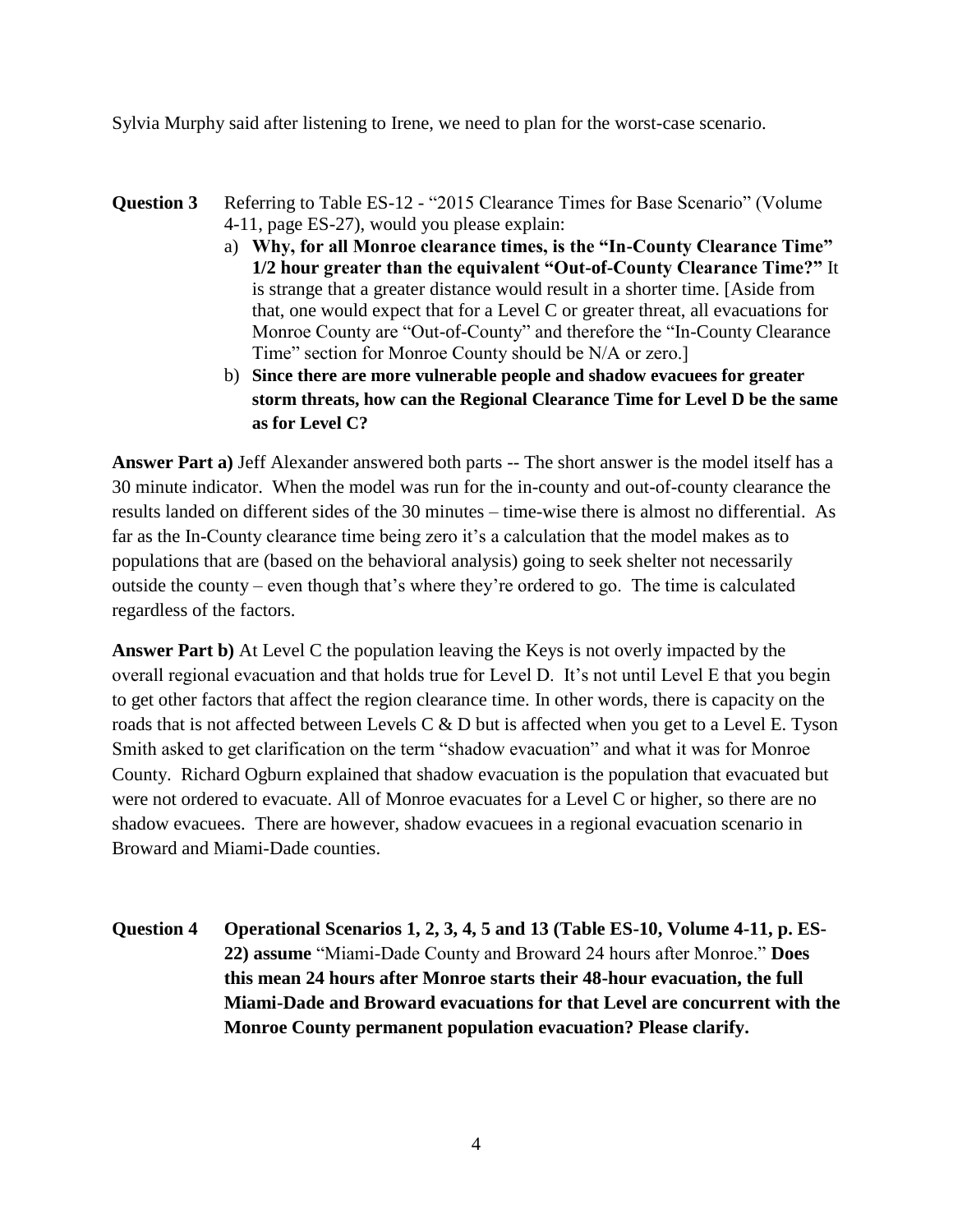**Answer:** Jeff Alexander responded by stating, the calculations are based on the 24 hours when the general order is given to evacuate Monroe County.

**Question 5** From Volume 4-11, page II-7, "Two sets of curves were developed, one for coastal evacuating counties that represent **lower** background traffic and one for all other counties representing **greater** background traffic [my emphasis]. The model then adjusts capacities up and down consistent with these curves as it simulates the evacuation." Figures II-2 and II-3 indicate that during the daylight hours, background traffic for coastal counties is 1/2 that of other counties, which means that for other than coastal counties during daylight hours, only 50 - 70% of highway capacity remains for evacuation, but for coastal counties during the same hours, 80 - 90% of capacity is available for evacuation. **Why is the background traffic lower for coastal counties?**

**Answer:** Jeff Alexander answered by stating the background traffic for coastal counties is reduced as evacuating vehicles enter the network. So that population within the area ordered to evacuate – those vehicles, once they finalize their preparations they are no longer engaged in their routine activities and no longer contributing to background. There is a progressive reduction in background traffic during the evacuation event. The traffic is moving into the Counties that are not evacuating, thus increasing the overall traffic on those roadway networks therefore making less roadway capacity available for the evacuation. That's how the model handles the increase/decrease for roadway capacity available for evacuation. It's might be important to note that a coastal county that does not have an evacuation order in effect would also have the capacities of an inland county during that particular modeling session.

**Question 6** The Dynamic Traffic Assignment (Volume 4-11, page ES-4) describes two curious characteristics: The "General Model Flow" indicates that one step in the flow is to "Adjust background traffic," while the other curious statement is, "By dynamically adjusting the travel times and speeds of the vehicles moving through the network as they respond to congestion, the model is able to . . . adjust the routing of traffic throughout the network as a function of congestion as it occurs throughout the evacuation." That sounds like the model will optimize an evacuation to generate the minimum clearance time for a given scenario, which seems to be at odds with the greater chaos of an actual hurricane evacuation. **Can you explain how this seeming "optimization" does not deliver a best-case clearance time?**

**Answer:** Jeff Alexander answered by stating it is not an optimization of the clearance time. What dynamic traffic assignment does is – as a roadway network becomes congested the model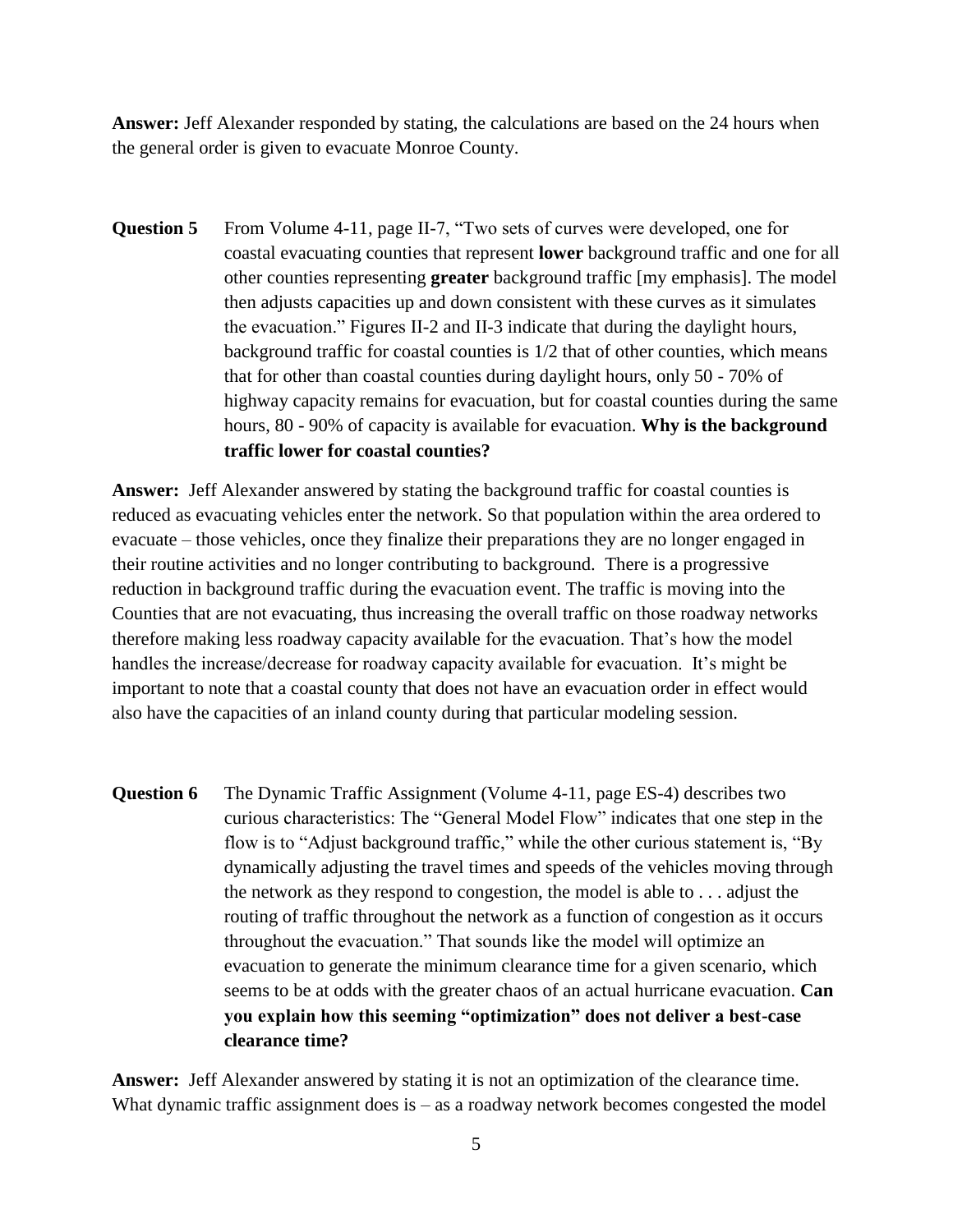simulates human behavior in that if you are confronted with extreme congestion and you know another route you will attempt to use that other route until it becomes so congested and then traffic starts to slow down across the network. Even you are attempting another route to avoid congestion – your may attempt a route that is congested. So, it doesn't necessarily optimize the clearance time what it does is try to emulate human behavior in that they will seek out an alternate route. In Monroe County it is very limited because there are very few alternate routes available to motorist.

## **Question 7** Volume 4-11, Page II-2 states, "All evacuations begin when an order to evacuate has been issued." **Since our evacuation starts 48 hours prior to the expected landfall of Tropical Storm Force winds, doesn't that mean Monroe County has a 48-hour clearance time?**

**Answer:** Jeff Alexander answered by stating, that from the modeling perspective we calculated the scenario based on the two phases provided. How you define the phasing is a policy based question – our math was based on the different staging. Rebecca Jetton added that we think of that first phase as mitigation. Mitigation is done by trying to get some people out early.

# **Question 8** *"Clearance Time, Out-Of-County: The time necessary to safely evacuate vulnerable residents and visitors to a "point of safety" within the county [my emphasis] based on a specific hazard, behavioral assumptions and evacuation scenario. Calculated from the point an evacuation order is given to the point in time when the last vehicle assigned an external destination exits the county."* Volume 1-11 Glossary **Do we need a unique definition without "visitors?" Is "within the county" correct?**

**Answer:** Jeff Alexander stated that he doesn't think we need a separate definition for the vulnerable population evacuating and whether we calculate the inclusion of visitors or not. As far as, "Is within the county correct?" People do seek shelter within the county – what we are trying to determine is the last car that leaves the evacuation network either by seeking shelter within the county or leaves county – when the last one leaves the county we get this time. If we discount the "leave the county" part then you calculating the in-county clearance time. John Hammerstrom asked which calculation of clearance time applies to Monroe County if you have this one that includes the tourists in it? Jeff responded by stating that this is the definition by how the timing itself is developed – the definition for the entire state. We take the tourists out when we calculate for Monroe County. John asked for further clarification by asking when we look at an evacuation clearance time on the matrix and it's going to be label one of a few different possibilities, one of them is the "out of county" clearance time and the regional clearance time – Which one of those is applicable to Monroe County for growth management. Dick Ogburn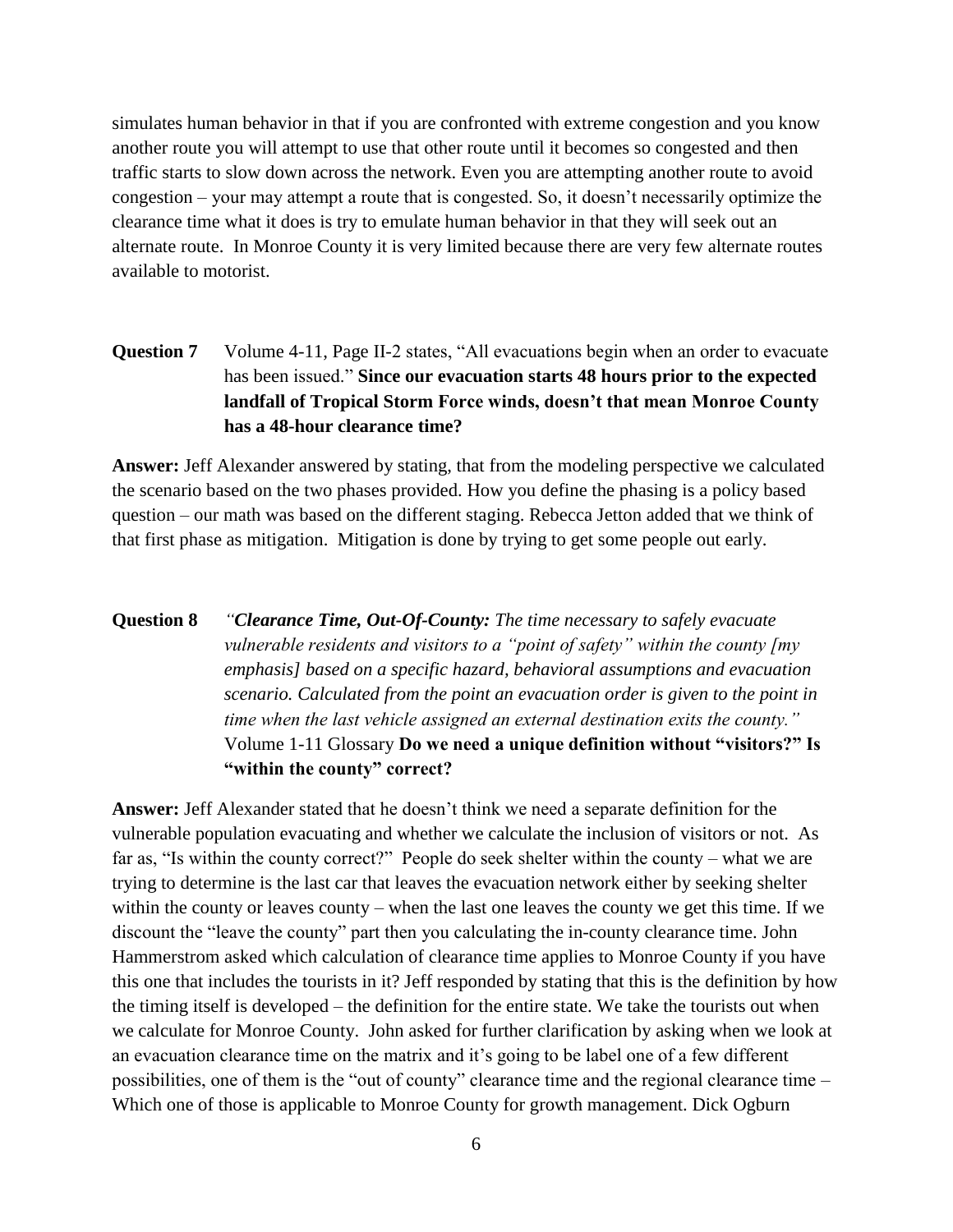responded by stating that was something the Department would decide on along with this group. From our perspective, the calculation of the clearance time for Monroe County that's in the Study, the out-of-county clearance time is the measured clearance time to the county boundary because there's no assumption for in-county evacuation. Rebecca Jetton pointed out that in the Work Group notebooks, there is a letter from the Department of Community Affairs with a glossary of terms. The letter contains a "proviso." DCA will handle Monroe County somewhat differently than the rest of the state. We have a unique situation here. In the rest of Florida, when development is located in the CHHA and the local government has exceeded the adopted clearance time and a local government wants to increase their density within the CHHA they have to mitigate or they cannot increase their density in the CHHA. They may however, continue to build out platted subdivisions. In the Florida Keys, if we have exceeded the clearance time, theoretically you won't issue any more building permits for new development. We are attempting to strike a balance between public safety and private property rights. We are trying to make this software model fit the policies that you've adopted – to the greatest extent possible. If the policies don't make sense then this will be the local government's opportunity to modify those policies.

### **Question 9** *"Shadow Evacuation Population: Persons not affected by an evacuation order that choose to evacuate to another location they feel is safer. This population resides outside the designated evacuation zone and lives in site-built structures. The shadow evacuation population can be significant when the risk is perceived to be great."* Volume 1-11 Glossary

The July 14, 2010 letter from DCA to DEM states, "Based on statutory authority above, we conclude that shadow evacuation is an important factor to consider when calculating clearance time. The ability to exit an evacuation zone is dependent upon the road capacities outside the evacuation zones. Therefore, the impact of all shadow evacuees must be taken into account. This should be viewed as a factor integral to determining clearance times. The percentage used to estimate the numbers of shadow evacuees **should be derived from the behavioral analyses** [emphasis added] conducted as part of the SRESP."

| <b>Evacuation Rate (%)</b>              |       | <b>Storm Threat Scenario</b> |       |       |       |  |
|-----------------------------------------|-------|------------------------------|-------|-------|-------|--|
| <b>Site-Built Homes</b>                 | Cat 1 | Cat 2                        | Cat 3 | Cat 4 | Cat 5 |  |
| Cat 1 Surge Evacuation Zone             | 40    | 50                           | 65    | 80    | 90    |  |
| Cat 2 Surge Evacuation Zone             | 30    | 45                           | 60    | 80    | 90    |  |
| Cat 3 Surge Evacuation Zone             | 20    | 25                           | 60    | 80    | 85    |  |
| Cat 4 Surge Evacuation Zone             | 10    | 15                           | 30    | 70    | 85    |  |
| Cat 5 Surge Evacuation Zone             | 8     | 8                            | 15    | 55    | 80    |  |
| <b>Inland of Surge Evacuation Zones</b> |       |                              |       | 10    | 20    |  |

Table IIIB-1: Evacuation Rate for Residents Living in Site-Built Homes - Miami-**Dade County** 

*Evacuation rate indicates the percent of residents who will leave their homes to go some place safer from each zone in each storm threat scenario. Figures are based*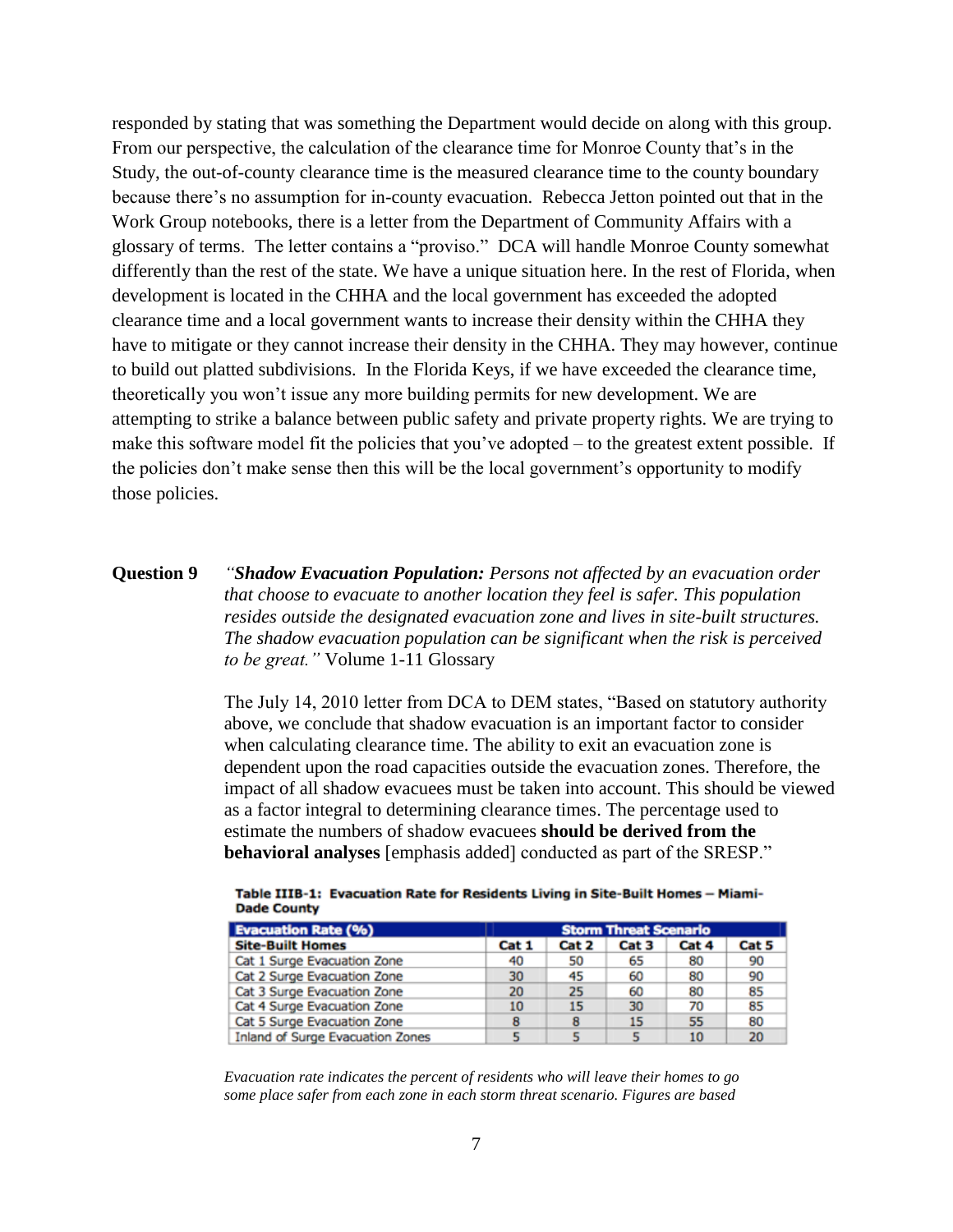*on the assumption that officials order evacuation for surge evacuation zones corresponding to storm category, plus all mobile homes and manufactured homes. Figures also assume that that the actual storm track passes very close to the area being evacuated. Shaded cells indicate shadow evacuation – evacuation from areas not included in evacuation notices.*

This appears to indicate that in a Category 3 Storm Threat, only 65% of residents in the Cat 1 Surge Zone and 60% of those in Cat 2 & 3 Surge Zones will evacuate, plus these shadow evacuees: 30% of residents in the Cat 4 Surge Zone, 15% from the Cat 5 Surge Zone and 5% that are inland of all Surge Zones. **What is the behavioral-analysis source of these figures? Would you please show where the number of shadow evacuees are accounted for in clearance-time calculations?**

**Answer:** Jeff Alexander stated the source data behavioral analysis were located in Volumes II and III of the Statewide Regional Evacuation Study Program. It contains the results of the statewide surveys of 18,800 residents. This was the largest ever behavioral analysis for the state of Florida. Drs. Downs and Baker from Florida State University provided much of the data and analysis for the behavioral analysis. Mayte Santamaria added that Dr. Baker conducted the behavioral analysis for the Miller Model.

**Question 10** The caption under Table ES-5 "Vulnerable Population in the South Florida Region for 2015" (Volume 4-11, page ES-17) states, "Vulnerable population numbers are not inclusive . . . for example, vulnerable population listed for Evacuation Zone D does not include vulnerable population listed for Evacuation Zone C." **Is the same true for Table ES-8 - "Vulnerable Shadow Evacuation Population" (page ES-19 - below)? Are the number of Shadow Evacuees used to calculate clearance times a summation of the current Level and all lesser Levels times the Evacuation Rates (%) of Table IIIB-1 (above)?**

**Answer:** They are not cumulative and should not be. The numbers are the actual numbers for each level of storm. As the storm category increases, a portion of the shadow evacuees are then included with those ordered to evacuate.

#### **Question 11**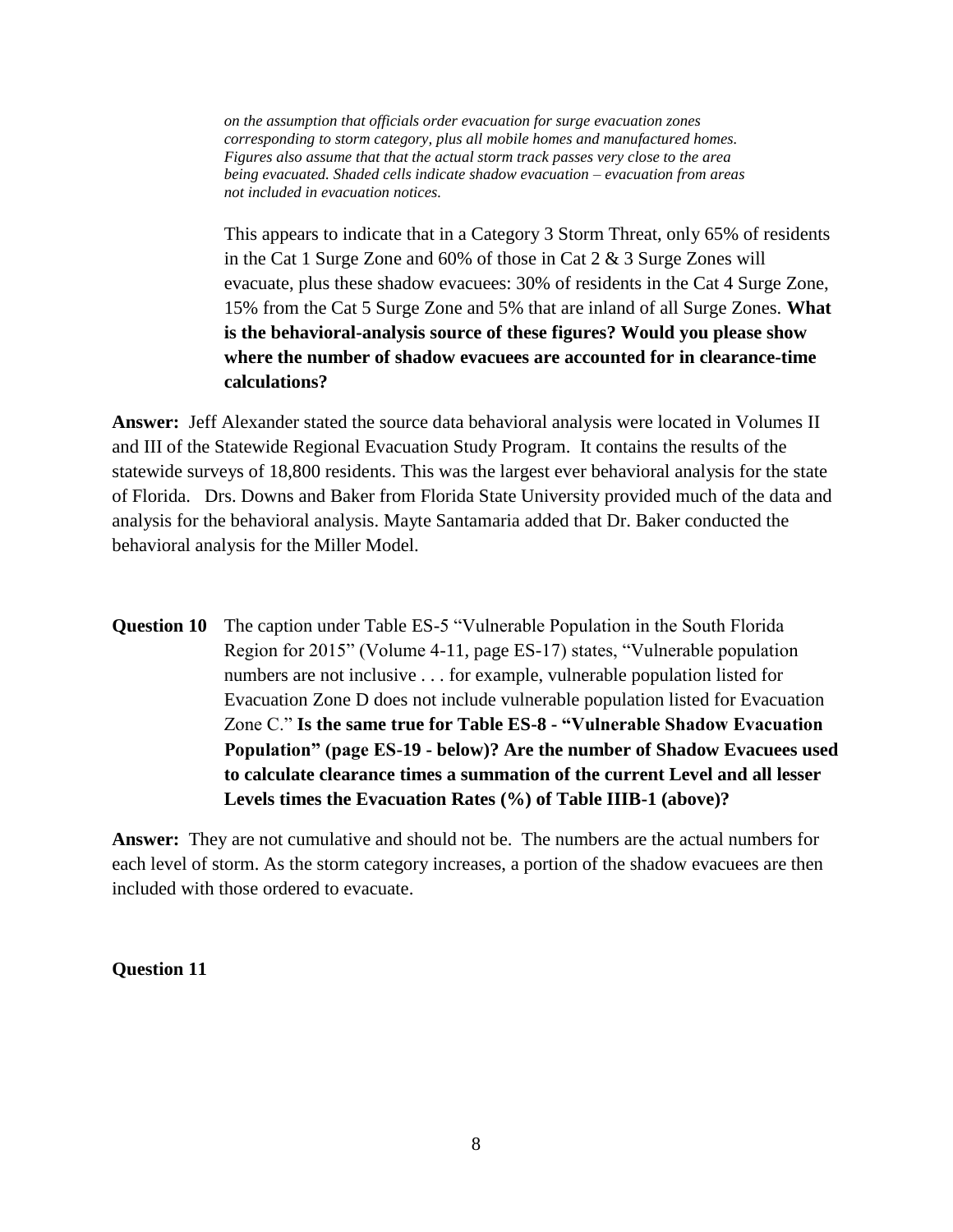|                          | <b>Evacuation</b><br><b>Level A</b> | <b>Evacuation</b><br><b>Level B</b> | <b>Evacuation</b><br><b>Level C</b> | <b>Evacuation</b><br><b>Level D</b> | <b>Evacuation</b><br><b>Level E</b> |  |  |  |  |  |
|--------------------------|-------------------------------------|-------------------------------------|-------------------------------------|-------------------------------------|-------------------------------------|--|--|--|--|--|
| 2010                     |                                     |                                     |                                     |                                     |                                     |  |  |  |  |  |
| <b>Broward County</b>    | 160,714                             | 167,817                             | 156,617                             | 257,809                             | 345,043                             |  |  |  |  |  |
| Miami-Dade County        | 206,603                             | 172,306                             | 194,056                             | 251,893                             | 450,305                             |  |  |  |  |  |
| <b>Monroe County</b>     | 0                                   |                                     |                                     | 0                                   |                                     |  |  |  |  |  |
| 2015                     |                                     |                                     |                                     |                                     |                                     |  |  |  |  |  |
| <b>Broward County</b>    | 169,295                             | 176,880                             | 165,025                             | 271,484                             | 363,604                             |  |  |  |  |  |
| <b>Miami-Dade County</b> | 217,855                             | 178,334                             | 202,928                             | 259,579                             | 465,523                             |  |  |  |  |  |
| <b>Monroe County</b>     |                                     |                                     |                                     | 0                                   | 0                                   |  |  |  |  |  |

#### Table ES-8 - Vulnerable Shadow Evacuation Population

Note: Vulnerable shadow population determined using SRESP behavioral data and county provided evacuation zones. See section E for the source of the small area data.

Building on the previous question, is the number of Miami-Dade Shadow Evacuees for a Level E, 2015 evacuation the sum all Levels, or 1,324,219, that would supplement the total Vulnerable Population from Table ES-5 of 500,275, for a grand total of 1,824,494 which is reduced by the Evacuation Rate percentages for each Zone shown in Table IIIB-1 above?

#### **Answer:** No

**Question 12** Since tourist or transient units do not appear in Tables ES-4 and ES-5 "Vulnerable" Population…," it is unclear if tourists are included in clearance-time calculations. I understand that for Monroe County they are not, but are tourists included in Miami-Dade and Broward County evacuations, and if they are, where are the associated numbers shown?

**Answer:** Volume IV-11 contains the evacuating populations in the published studies. Tourists are not counted in the vulnerable population because this table focuses on the vulnerable *resident*  population but tourists are included in the evacuating population as part of the modeling. Both Miami-Dade and Broward order "in-county" evacuations population, this would direct vulnerable populations to other parts of the county based on the direction of the emergency management director. The table simply identifies the number of vulnerable residents based on the storm category.

**Question 13** With regard to the February 8 Draft MOU, assumption II b states "The Monroe County evacuation stream is the only traffic being considered by this planning model." Does this mean that Miami-Dade's traffic is not considered? The first paragraph of the MOU states that we will include "regional considerations." If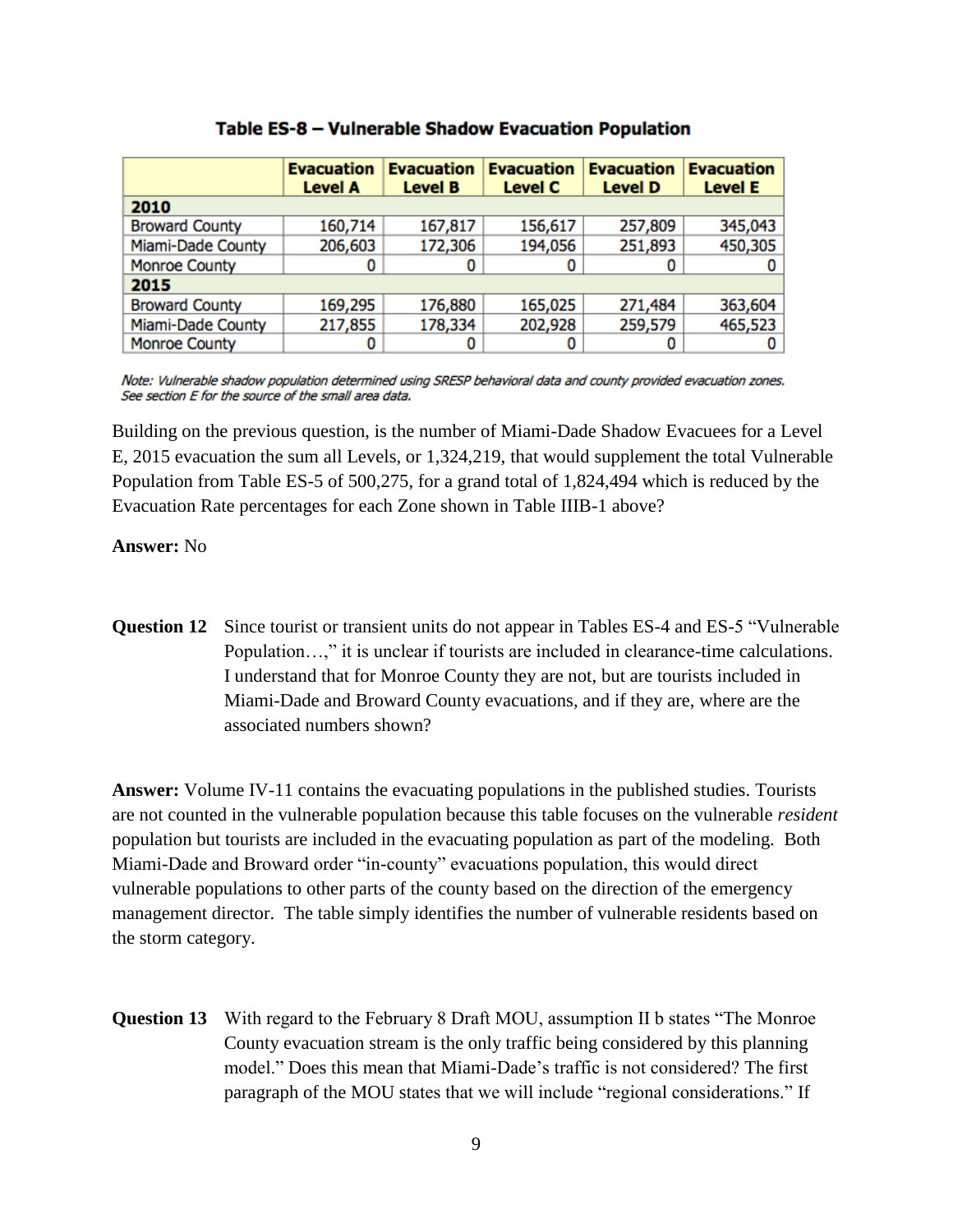that does not mean inclusion of Miami-Dade's traffic, how are regional considerations included?

**Answer:** If the Work Group's desire is to use the regional evacuation, then that will be reflected in the MOU.

## **Question 14** Draft MOU, assumption II d. "The Evacuation Level being modeled is for a Level C /Category 3 storm event." **What is the basis for this assumption?**

**Answer:** This is something that the Work Group will decide

### **Question 15** Draft MOU: Florida Statute Section 380.0052(9)(a)(2) states, "[maintain]... a hurricane evacuation clearance time for permanent residents of no more than 24 hours." **Since mobile home owners are permanent residents, albeit possibly in less-substantial dwellings, why aren't they included in the clearance time calculations?**

**Answer:** When this policy was adopted, a decision was made to evacuate the mobile home residents early. So the studies have reflected that policy choice. These meetings and the MOU process are an opportunity for the local governments to change the policies that are inappropriate. The policies predated the Statewide Regional Evacuation Study Program.

**Question 16** At our January meeting, we learned that no mainland traffic from people entering the Keys to secure second homes is included in our clearance-time calculation. According to 2010 Census data and the 2006-10 American Community Survey, more than 1/3 of Keys' non-tourist dwelling units were considered vacant. Many of those are second homes that will be tended by mainland residents when a hurricane threatens. **How can that additional traffic best be accounted for?**

**Answer:** We are in the process of looking at the available data sets to attempt to come up with a reliable number to account for that additional traffic. Mayte Santamaria from Monroe County has provided us with data sets. Monroe County has also requested a scenario which would place the entire vacant site built units into the transient – essentially counting them as vacation rentals. This would present a worst case scenario. A question was raised as to whether there's been any attempt to quantify the number of owners of second homes that would be coming back into the county in order to ready their home for a storm. The County is attempting to study the property appraiser's data base to determine how many non-homesteaded properties have owners with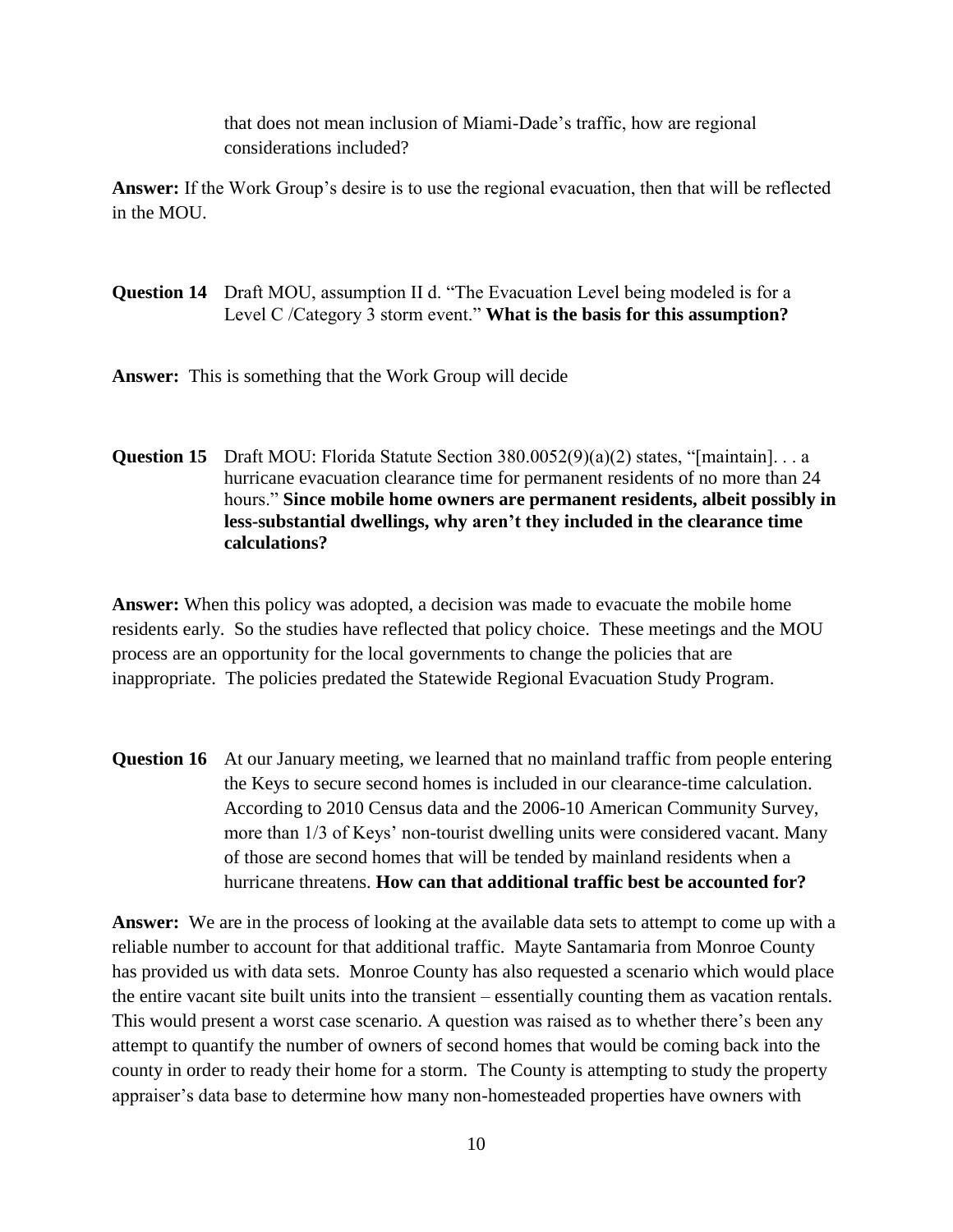Miami-Dade or Broward addresses. Jeff Alexander stated that the model does account for background traffic and that persons coming into the County to attend to homes or boats are included in the background traffic. Jeff said that you would need to run a sensitivity analysis against the calculations that we've already made to determine whether you are impacting the assumptions that have already been made for background traffic behavior above and beyond what's already accounted for in the model. Rebecca Jetton explained that the scenarios are hypotheticals that are tools to be used in the Work Group's decision making.

Barbara Powell stated that questions 17, 18 and 19 were answered by an earlier presentation by Mr. Steve McBride of Naval Air Station Key West.

**Question 20** How were the roadway infrastructure improvements to AlA and N. Roosevelt Blvd. (scheduled for 2012-2015) incorporated into the modeling efforts? What are the anticipated effects?

**Answer:** Ken Jeffries of the Florida Department of Transportation answered by stating that the improvements are not a capacity project. The question was rephrased to ask how the model accounts for the time that the road will be out of service for construction? The concern is that the construction would be for two years. Discussion took place among the members as to whether a 10 or 20 year allocation should be based on a reduction in evacuation capacity for a 2 year transportation project. General consensus was to not place this scenario in the priority list.

**Question 21** What is the feasibility for other net, new allocations to the City of Key West?

**Answer:** Allocations for all local governments will be decided based upon the outcome of these meetings.

**Question 22** Can copies of SLOSH Models be provided for the City of Key West?

**Answer:** The SLOSH model is available on the South Florida Regional Planning Council's website. There is a link to their website from the DEO website.

- **Question 23** How do the proposed amendments to the "Administrative Code" correlate with existing Operational Plans?
	- LMS-2010;
	- CEMP and associated hazard annexes;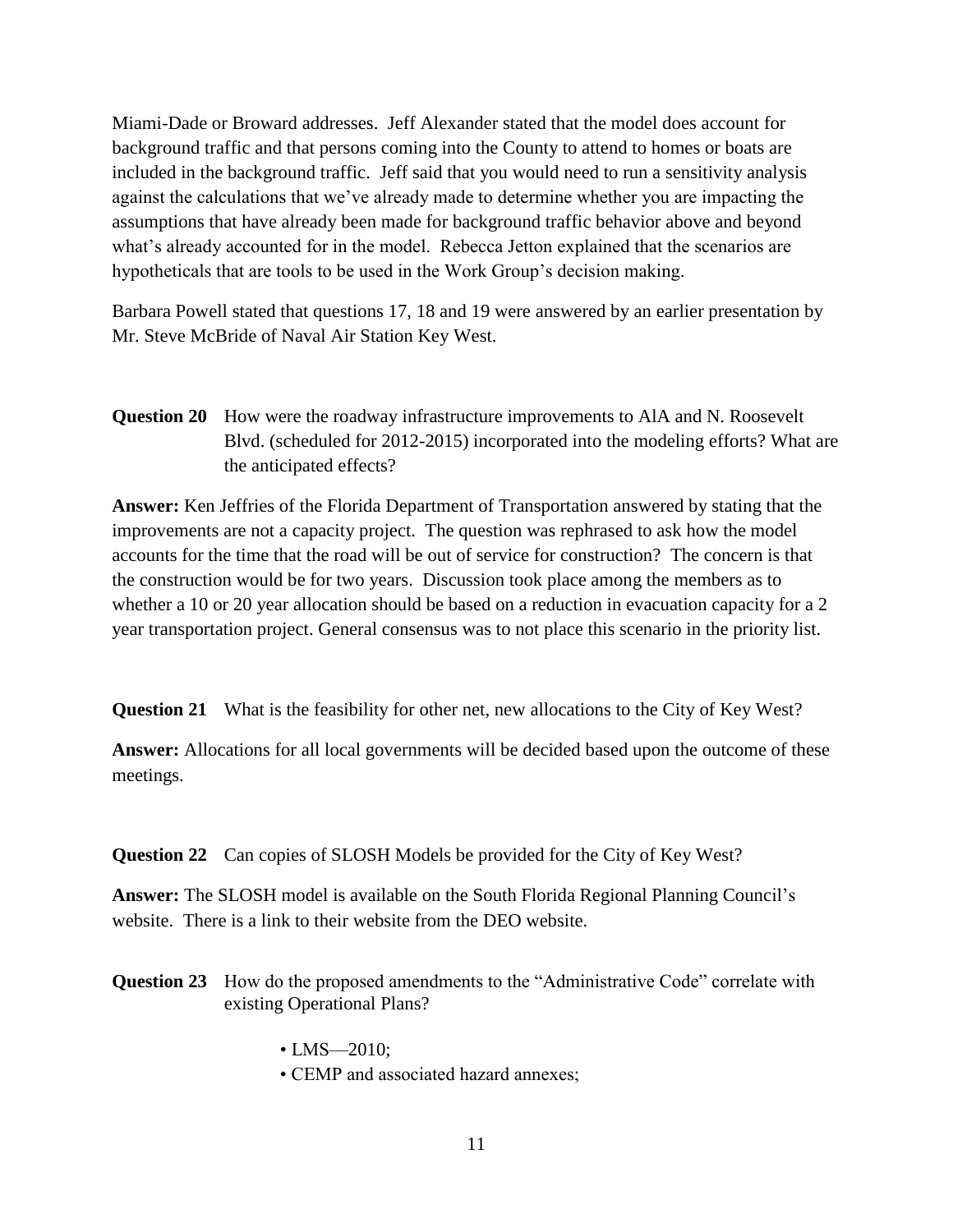• County;

• Municipality;

**Answer:** The Administrative Code referred to in the question is the set of Rules 28-18, 28-19 and 28-20 Florida Administrative Code recently adopted by the Administration Commission which direct the activities of this Work Group. David Halstead stated that it presents an opportunity to update the LMS and CEMP. Short of raising, widening or otherwise enhancing the transportation system out the Keys there is very little mitigation, other than education, available to the Keys. Once the MOU is in place, the Division of Emergency Management would expect to see it reflected in the LMS and CEMP.

**Question 24** As the evacuation/clearance times are established, is there a proposed method of enforcement, for administration and/or operational plans?

**Answer:** The method of enforcement would be the same that is currently in place by the Emergency Management Director. Rebecca Jetton added that there is an opportunity to allow the local governments to pass a code enforcement ordinance regarding transient evacuation that would carry some penalty.

**Question 25** Will the state provide indemnity for jurisdictions, and their representatives, when operational plans are activated?

**Answer:** David Halstead stated that during this process we will be under a Governor's Executive Order. Chapter 252 of the Florida Statutes gives the Governor and the local governments a wide-range of authority. The actions and orders that are given, provided they are lawful and meet the common sense test, would authorize the local governments to do what is needed. As far as indemnity, we have not been sued and it would be difficult for a court to look at what is done during a declared state of emergency. Richard Shine concurred with David Halstead's response.

**Question 26** Is it possible for the State to include Monroe County and municipalities in future maps and presentations, beyond the 106th mile marker?

**Answer**: David Halstead stated that the LMS and CEMP should reflect the new data and the terms of the MOU should be taken into consideration for the operational plans, less so for the mitigation plans.

A question was asked about the ability to use reverse 911 or reverse number lookup to push evacuation information out to residents/tourists. David Halstead noted that many people no longer have traditional land lines and he is working with Craig Fugate at the Federal Emergency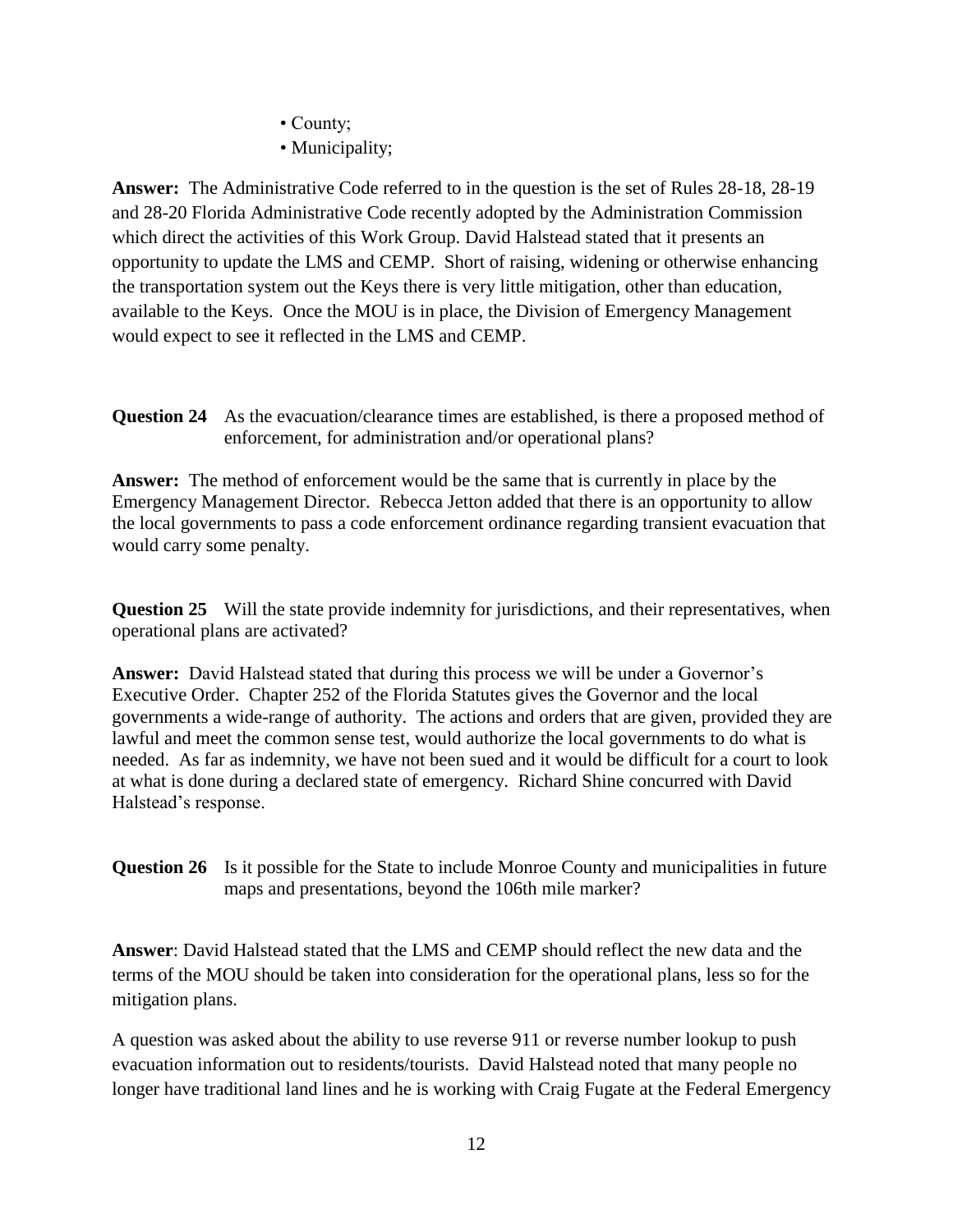Management Agency to use available cell phone technology to push evacuation information out without a registration process. A system that relies on registration would likely not have a high enough participation rate to be useful. Other tools in the process are evacuation apps for iPhones and Androids that provide information on evacuations and shelters.

Tyson Smith had stated that the MOU. We're trying to make certain assumptions to make planning policies. The MOU recognizes the assumptions about clearance times but doesn't bind the emergency management director and staff who have to make calls on the ground.

Is it possible to identify areas in the State Regional Evacuation model that are Monroe County specific? Barbara Powell responded by stating that there are numerous places in the model that are Monroe County specific, such as the behavioral study, scenarios run for Monroe – some with regional considerations (with Miami-Dade and Broward) and some were Monroe County only. It is more than 3,000 pages – we can pull the Monroe specific and post them to the website.

A presentation was made by the Florida Department of Transportation (FDOT), District 6 – Aileen Boucle, Joaquin Vargus, Ken Jeffries and Brian Wolshon, a professor of Civil Engineering Louisiana State University. Ms. Boucle explained FDOT's role as support staff for the Work Group and to provide information regarding the upcoming FDOT 5-year work plan. Dr. Wolshon gave a presentation on the maximum sustainable evacuation flow rates for US 1. Dr. Wolshon explained that research shows that flow rates recorded during evacuations were lower than those expected from Highway Capacity Manual calculation methods. Evacuation traffic flows consistently peak at rates below HCM "capacity." Flow further decreases to a level that is sustained for 6 to 8 hours or more. These flow rates are also consistent with the highest flow rates recorded during recent evacuations of the Keys and the other peak traffic periods. These flow rates may further be decreased by other inevitable congestion within the network as well as operations at night and under adverse weather conditions. Use of higher than these sustainable flow rates will also likely result in clearance times that are not realistically achievable.

Dr. Wolshon's presentation confirmed that traffic counter data is consistent with findings of behavioral research that suggests that the majority of evacuees travel during daylight hours, regardless of when an evacuation order is issued. Typically, traffic volumes increase steadily from 6:00 am to a peak in the early to mid afternoon. After a drop to a sustainable rate of flow, high travel demand continues into the mid- to late-evening, when volumes drop significantly around 10:00pm to 11:00pm and remains low during the overnight hours.

Joaquin Vargus provided information on the current maximum sustainable evacuation traffic flow rates as used in the hurricane evacuation model which range from 900 to 1200 vehicles per hour. Mr. Vargus provided a brief history of the roadway improvements in the Florida Keys. He stated that the results of the 2001 Florida Keys Hurricane Evacuation was that the 2001 roadway network was not capable of safely evacuating the Florida keys and that it requires additional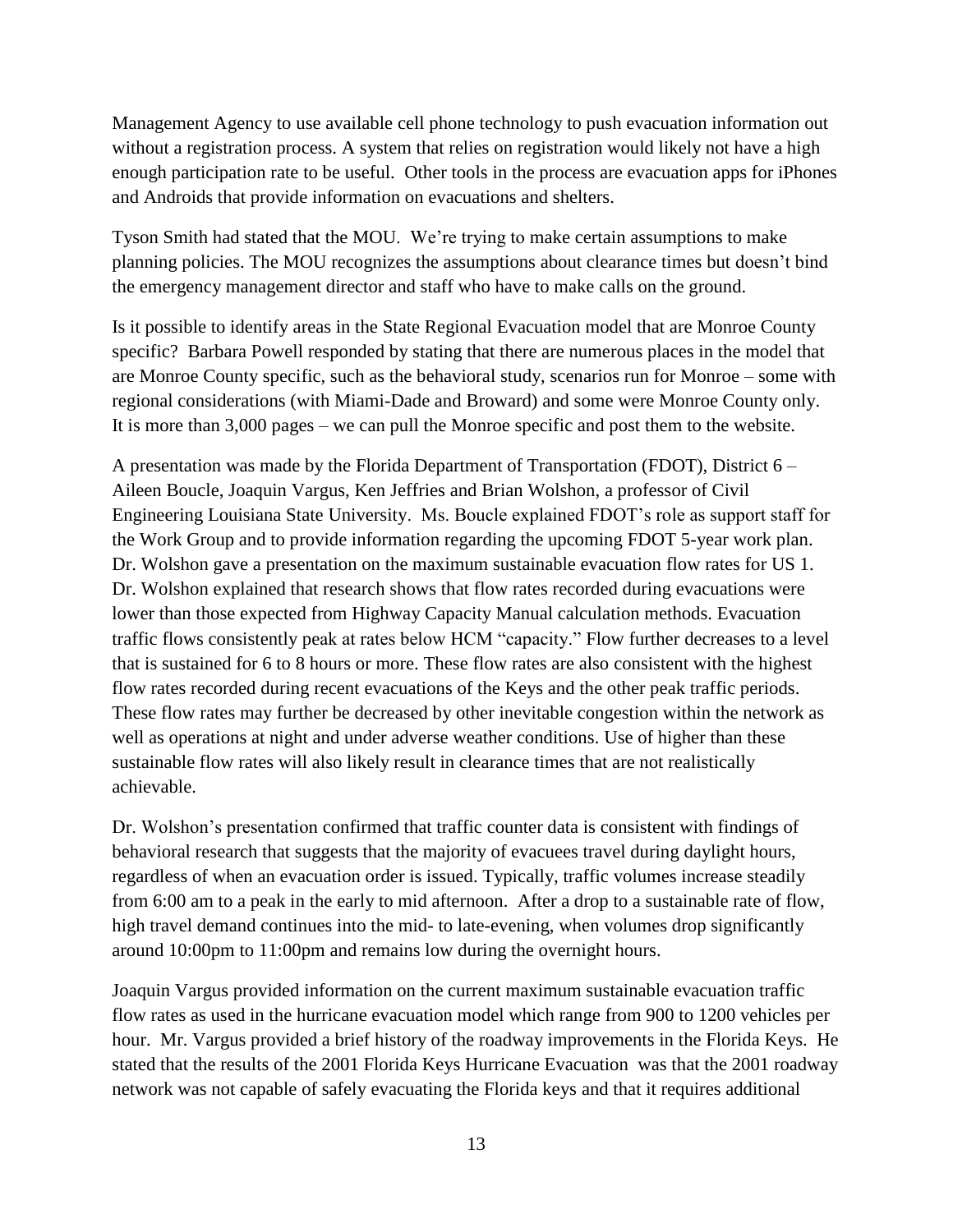hurricane evacuation capacity. A map was shown that demonstrated there are few cars evacuating in the lower keys, 12,289 vehicles at Mile Marker 8 and building to 42,287 vehicles evacuating through Mile Marker 106. Mr. Vargus stated that the A1A improvements should not have a significant effect on hurricane evacuation. Mr. Vargus provided a map that showed the completed and funded projects. He also provided the projects in FDOT's five-year work plan.

Mr. Vargus reviewed the maps with the recommended flow rates and stated that the highest flow rates are found on the 18-Mile Stretch and a segment below Marathon around Mile Marker 40. The segments with the lowest flow rates are the four-lane segments in Key West and Stock Island, the four lane segment around Mile Marker 50 in Marathon and the four lane segment from Mile Marker 90 to 106 in Key Largo.

Commissioner Murphy asked for clarification that the lowest flow rates were on the four lane segments. Mr. Vargus confirmed and reminded the Work Group that these are "per lane" figures.

Aileen Boucle presented information regarding the 10' emergency evacuation shoulder enhancement projects. Monroe County BOCC passed resolution 475-2008 supporting a northbound shoulder width no greater than 4 feet from Mile Marker 93 to Mile Marker 106. The FDOT plans that were developed contained plans with and without the 10' shoulder. FDOT awaits the recommendations of the Work Group and their recommendation. The City Commission of Key West passed resolution 08-13 supporting FDOT'S improvements from Mile Marker 93 to Mile Marker 106 for 10 foot shoulders.

Both behavioral analysis and traffic counter data in the Florida Keys and throughout the state were utilized to conclude that people prefer to evacuate during daylight hours. The data is included in the Statewide Regional Evacuation Study Program (SRESP). A question was asked if this data has been correlated to the times that evacuation orders were given and Dr. Wolshon responded that it had not. However, the time of the evacuation order is shown on the graphs that are in the SRESP. He stated that the data is so consistent that you can see the pattern of evacuation is during daylight hours. As a follow-up, a question was asked if any of the improvements such as turn lanes, changing traffic lights to flashing, etc. were used to evaluate the flow rates. Mr. Vargus stated that yes they were taken into consideration and simulation work was performed that evaluated effectiveness of changing the traffic signals to flashing and it validated the data that was used in the SRESP. A question was asked regarding the reasoning behind Miller Model's method of evacuation of hotel units. Mr. Vargus verified that "For the purposes of this study, (the Miller model) traffic generated by hotels and other tourist units were included in determining clearance time rather than discounted because they will be required to evacuate early. According to the Director of Emergency Management Operations for Monroe County and others, not all hurricanes approaching the Keys will be considerate enough to provide ample time for advance tourist evacuation."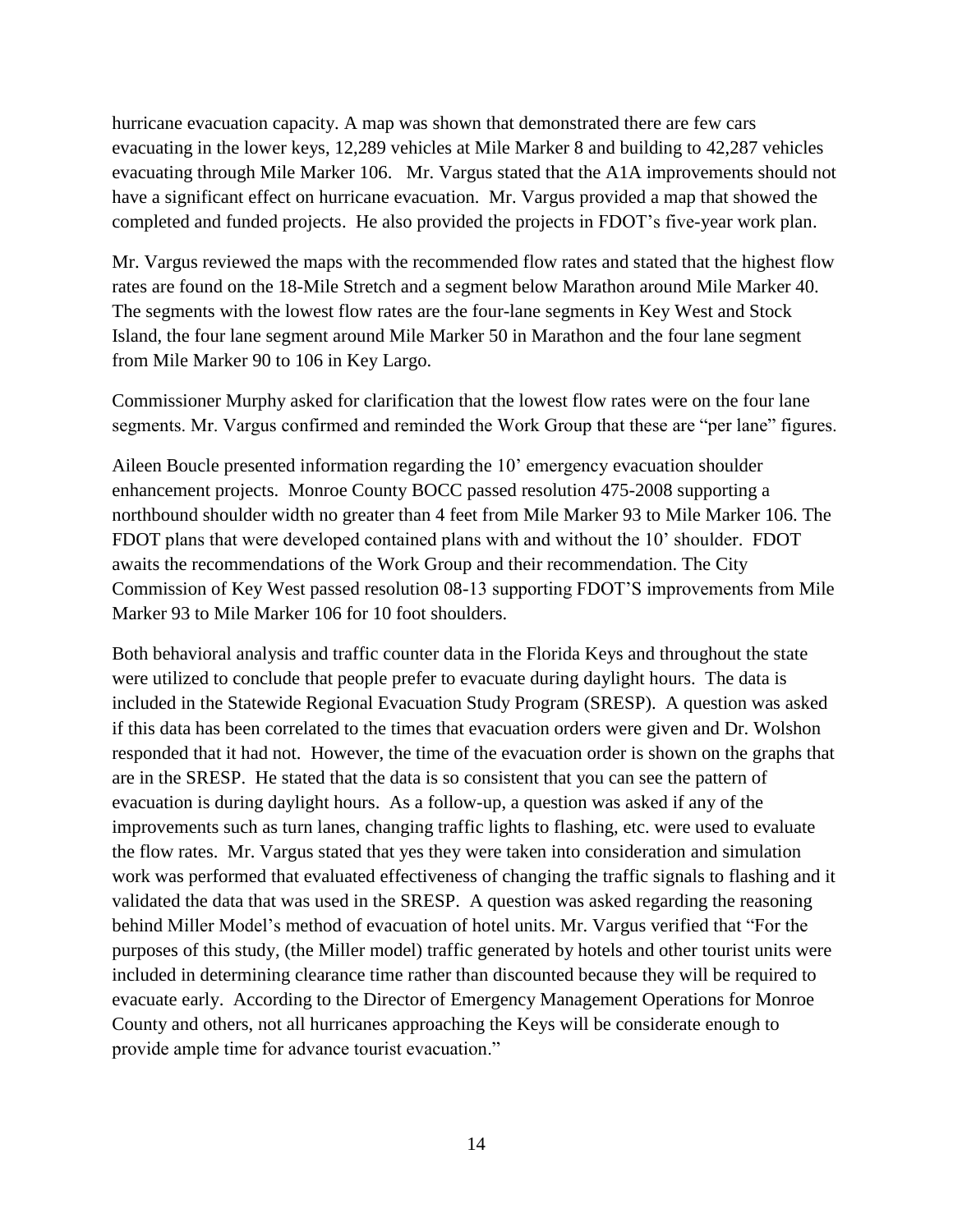A question was asked about whether or not evacuation through the airport (increased flights) was taken into account when determining the number of cars that evacuated from the Keys. Richard Ogburn responded by saying that there were no adjustments made for the assumption that people would evacuate by means other than a vehicle on the highway. Another question was asked as to how the number of 40,000 vehicles was determined. Dick Ogburn stated that it is a calculation based on the total number of dwelling units (separating site-built, mobile homes), for each of those we have an estimate of the number of people and the number of vehicles that are available for each type of unit. The vehicle usage rate is then calculated for occupied dwelling units. For example a household that has 3 vehicles may only evacuate with one of them. Commissioner Teri Johnston expressed concern that the number of vehicles shown for Key West was high and many households in Key West (10%) do not have cars. The numbers in FDOT's presentation were from the 2001 Study which used 1990 Census data. The SRESP vehicle numbers were based on 2000 Census data brought current with building permit data.

Councilman Don Achenberg noted that in the discussion regarding the 10' wide evacuation shoulders there was no mention of what happens when you squeeze two lanes in to one on the bridges and still maintain a flow rate. Joaquin Vargus answered by stating that all the bridges from Marathon north have shoulders on both sides and there is sufficient room on those bridges to allow for two lanes of evacuating traffic and a southbound lane if the lanes are delineated. There was a discussion regarding the constriction that occurs around the 7-Mile Bridge. Mayor Pete Worthington asked if there had been any consideration of mass transit to the shelter at FIU. Aileen Boucle responded by stating no consideration has been made up to this point, but FDOT can research the feasibility if that's the recommendations of the Work Group. Mayor Worthington asked if the flow rates have been confirmed using traffic counts from actual events. Mr. Vargus confirmed that they were utilized. A question was asked about where the four traffic counters in the Keys were located. Mr. Vargus stated that they were located at Mile Marker 4, Mile Marker 106, one in Marathon and one in Big Pine Key. Aileen concluded the FDOT presentation by stating that the presentation will be posted on the DEO website and the chart with the maximum sustainable flow rates is contained with the presentation.

Bob Shillinger of the Monroe County Attorney's Office gave a presentation on Property Rights and Hurricane Evacuation. He began by covering "takings law" and their foundation in both the US and Florida constitution. He explained that there are different types of takings claims,

- a direct taking which is when the government takes your property for some public purpose, i.e., school, park, etc.
- inverse condemnation the government's regulation has affect the taking all use of the property
- Bert J. Harris Act which is a variant on the inverse condemnation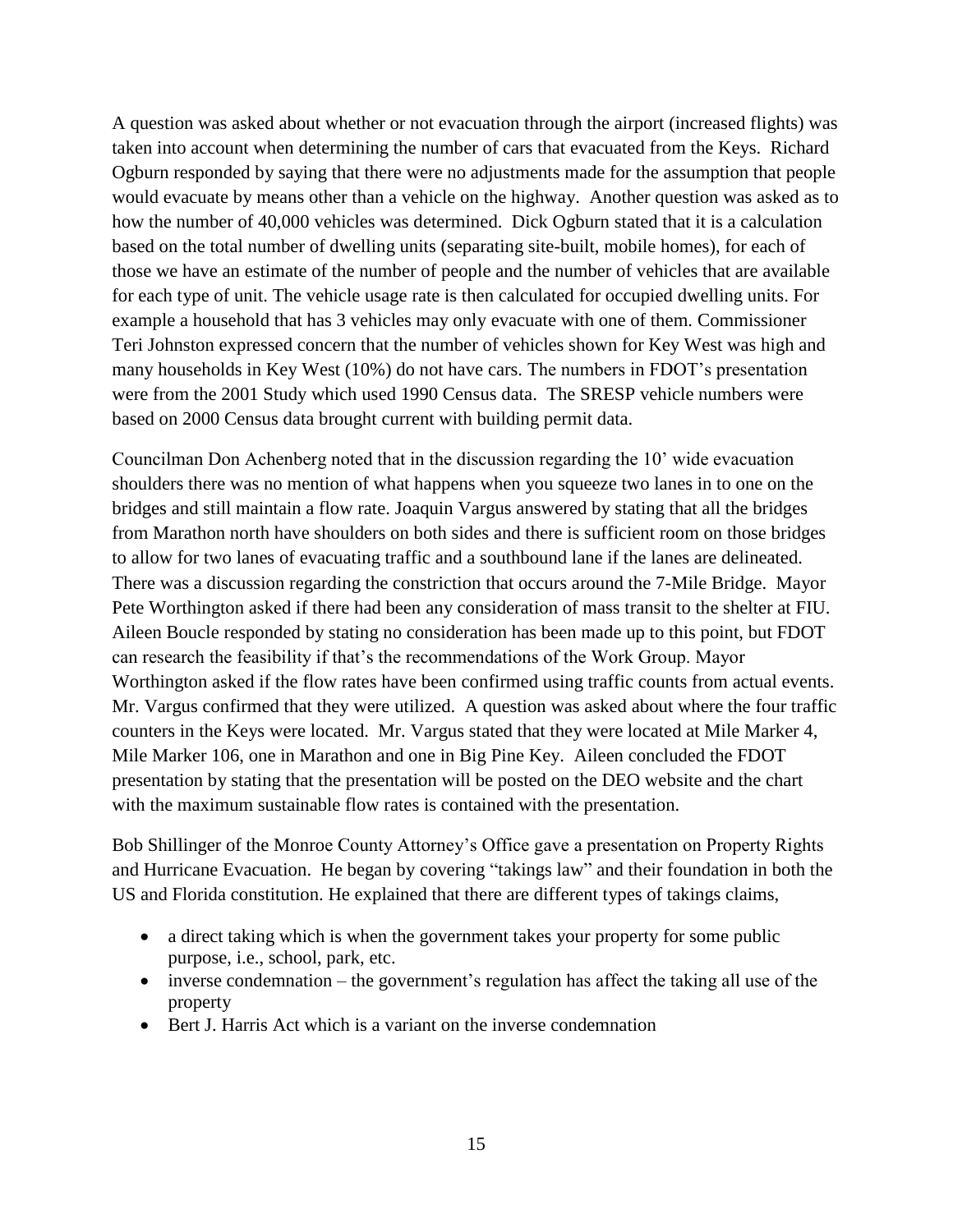He stated that the Supreme Court has defined a taking by, "Where a government agency, by its conduct or activities, has effectively taken private property without a formal exercise of the power of eminent domain . . . ." There are five basic types of inverse condemnation: facial taking, temporary taking, as applied taking, exaction, and physical occupation.

Facial and as applied takings are the two most applicable for hurricane evacuation. A facial taking is generally defined as mere enactment of regulation precludes all development of property and owner is deprived of all reasonable economic use of property and it's clear from the text of the regulation. The claim would immediately ripen and the claim would run for four years until the statute of limitations is reached. An example of a facial taking would be: no more ROGO units, no other changes.

A temporary taking is when there is a moratorium. There is no bright-line rule for duration.In the Tahoe-Sierra case the Supreme Court held that a 32-month planning moratorium was not a temporary taking. It has to be a complete prohibition on development. If you have other uses of the property, it is not a taking. The statute of limitations starts to run when the moratorium is lifted.

"As applied" takings claims are ones most used in the Keys. An as "applied taking" occurs when the application of a regulation to property denies substantially all reasonable economic use. The claim requires at least one denial of a meaningful building permit application. There are the Penn Central factors which require a reasonable investment backed expectation as well as the economic impact on claimant. The statute of limitations runs from a final denial of that meaningful application.

Economic Impact factor: requires evidence on the change in fair market value (FMV) of the property caused by the regulatory imposition. For example the comparison of

- a) FMV of the property with the complained of regulation as of alleged date of taking and
- b) FMV of the property without the complained of regulation as of same date.

Owner may be denied highest and best use of property. For example, remaining "ROGO lot" value (the value of a lot for donation to increase points in ROGO) of vacant property has precluded finding of takings.

An exaction is a restriction on using private property for public benefit. There are two question to ask to determine whether it's unconstitutional. 1) Is there an essential nexus between legitimate state interest and permit condition? 2) Is the permit condition proportional to projected impact of the proposed development? In the context of hurricane evacuation, an example of an exaction would be conditioning new ROGOs on purchasing too many additional lots. It would need to be need to be proportional to impact of development.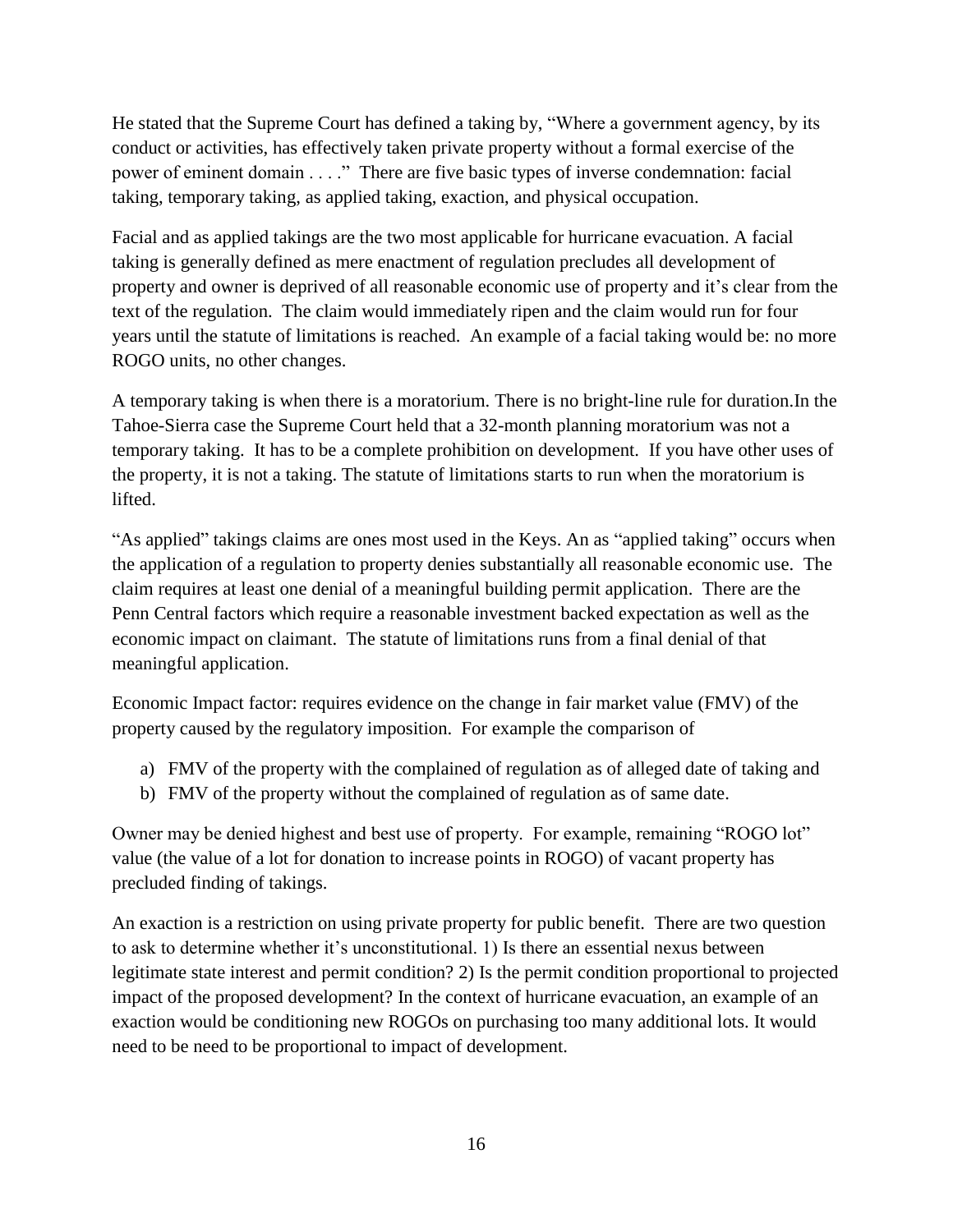A physical occupation taking usually occurs during temporary and emergency situations and it is occupation without prior permission. A classic example is flooding of fields to handle storm water. In the context of hurricanes examples include: evacuation or return holding areas, temporary shelters and command posts, post disaster supply depot, debris collection and processing sites.

The typical defense in takings cases include: there is no taking, statute of limitations, and third party liability. A no taking defense is made when it's proven that there are:

- Other economically viable uses
- No reasonable investment backed expectations
- Owner opting not to recoup initial investment in face of increasing regulatory limitations
- Nuisance
- Development expectations not defeated by government regulation

Nuisances are not compensable takings. Nuisances include those uses of property that are threats to public harm and welfare. Is the threat to public safety once there is no ability to safely evacuate the County in event of a hurricane a nuisance? Mr. Shillinger stated he could find no case related to hurricanes. Most cases point to nuisance that are specific to a property.

Statute of Limitations runs four years from the date of accrual. Laches is a similar type of claim to that of the statute of limitation when you talking about equitable claims, but there is no set time limit. A no taking defense is made when it's proven that the claimant has waited too long.

- A ripeness defense is use when it can be proven that there has been:
- No meaningful permit application with governmental entity being sued
- A failure to apply for permits from other governmental entities that could oppose development
- A failure to Exhaust Administrative Remedies, such as the Beneficial Use Determination (BUD Process) or the Administrative Relief process

A third party liability defense demonstrates that there is a superior sovereign responsible, such as state or federal governments. It is also used when a non-governmental agency such as a home owners association prevents the use of the property.

There are potentially two trials in a takings claim. The first phase is the liability phase which determines whether there has been a taking. This is done by means of a bench trial before a Circuit Court Judge and only the landowner has the right to appeal if he loses. The second phase is the damages phase which determines how much is owed. This is determined by a 12 person jury and can be appealed by either side.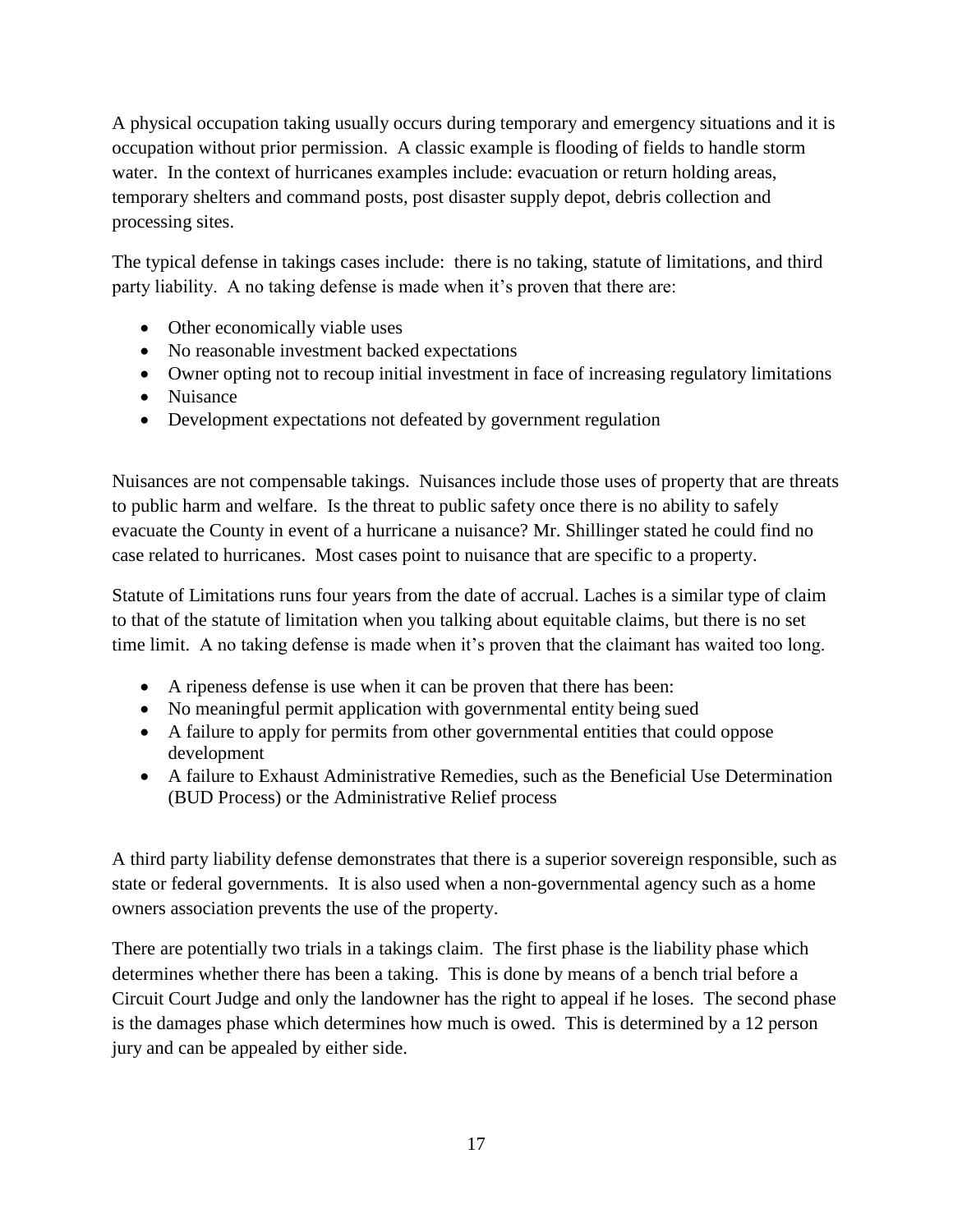A Bert J. Harris Act claims is a statutory remedy adopted in 1995. It applies when a government action "inordinately burdens" an existing use or a vested right to a future use. It excludes temporary takings less than 1 year and enforcement of federal regulations. In these cases there is often an opportunity to settle by modifying regulation. The orders on liability are immediately appealable. The Bert J. Harris Act is modifiable by the legislature and governor.

On the question of build-out, there are approximately 8,800 parcels of privately owned property in the unincorporated area of Monroe County. Under the current rule there are 197 County ROGO allocations per year.  $197 ROGOs + number of lots purchased = number of potential$ takings cases resolved each year. The trend in land acquisition shows that since 1994, government agencies (federal, state and local) bought 340 parcels per year. In the last 5 years, government agencies bought 156 parcels per year and in the last 3 years government agencies bought 67 parcels per year. At the current rate this leaves 33 years of ROGO. Reducing the ROGO rate alone will not solve the problem. The current rate  $(197 ROGOs + 67$  acquired) x 5 years = 1,320 this would leave 7,480 lots to purchase. A 50% in the annual allocationreduction leaves 7,140 lots left to purchase and a 25% reduction leaves 6,480 lots to purchase. If you use the strategy of land acquisition – you must have a willing seller. If you apply the current rate of ROGO and 100 purchases a year for 5 years there are 7,315 lots to purchase. Reduce it by 50% and it leaves 6,810 lots to purchase. Reduce it by 25% and it leaves 5,820 lots left to purchase.

In order to get to zero lots at the end of a 5, 10 or 20 year period, you would need to purchase 1563, 781 and 391 lots per year respectively. Some options to consider as we approach a 24 hour evacuation time are to: slow rate of growth, increase purchases, reward land dedications and lot aggregations in the building permit allocation system, allow for the transfer of ROGO rights or encourage other uses that don't impact hurricane evacuation. Takings law is case law driven case law changes over time – what may be a taking today may not be a taking tomorrow.

Commissioner Carruthers asked how many of the 8800 lots are in ROGO and nearing ripeness. Christine Hurley stated that she did not have the figure but that approximately 4,000 parcels are designated Tier III. Mr. Shillinger clarified that Tier III lots are parcels where the County wanted to encourage development. A question from the audience regarding what the cost of land acquisition in the last 3 years. Mr. Shillinger responded by stating that the land authority purchases land at 1986 values. Most lots are purchased at approximately 10,000-20,000. The state makes purchases at fair market value which is far greater than the land authority. Mr. Shillinger clarified that the 8,800 lots and the allocations used in his presentation were just unincorporated Monroe County and included commercial lots. Ms. Jetton pointed out that Marathon just won a takings case (Bamboo Key) and asked about the cost of defending takings cases. Mayor Worthington did not have the figures available for that case but said that they settled the Boot Key Island and it cost \$3 million plus attorney's fees of \$275,000. Mr. Shillinger said that depending on the case they have spent six and sometime seven figures defending a takings claim. A typical expense for defending a takings claim for a single family home/single family lot is around \$50,000 to \$100,000 if you're paying for outside counsel,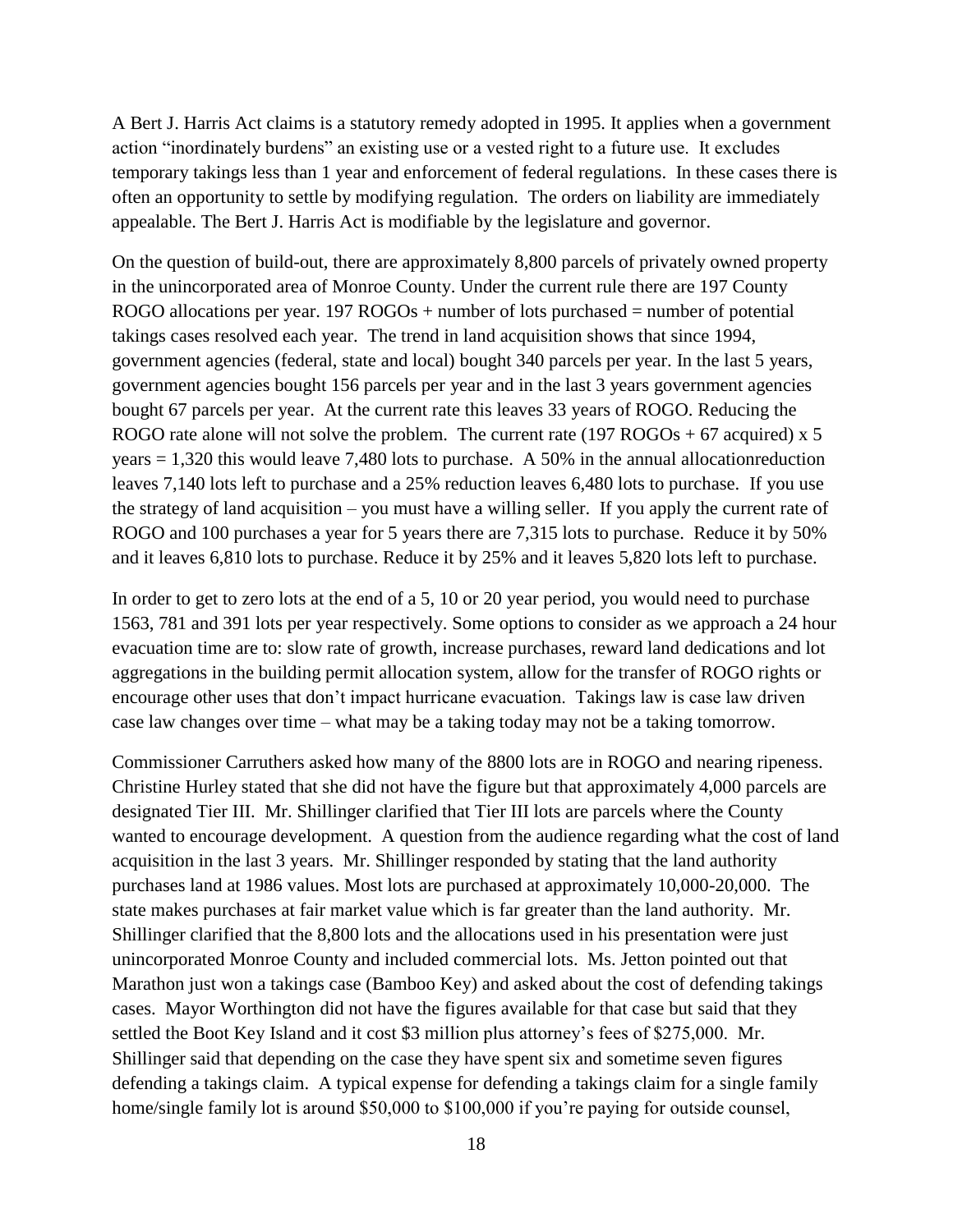property appraisals and if you lose the legal fees for the plaintiff. The question was asked as to why isn't it cheaper just to buy the lot? Mr. Shillinger explained that you have to have a willing seller. Don Craig asked if the transient moratorium had gone long enough to establish that it was a taking. Mr. Shillinger stated that the recent case in which that was alleged, The Good case, could not overcome the fact that the owner still had residential use on the property. The moratorium doesn't prohibit all development – just transient development.

Rebecca Jetton reviewed the memorandum of understanding (MOU). Ms. Jetton directed the participants to page three of the MOU. She then asked those present to participate in a "straw poll" to gauge the positions relative to the variables/terms contained in the MOU. The decisions made must be legally defensible. The first variable to decide on is the participation rate. The occupancy rate of both hotels and site-built residential is another variable. The previous modeling runs have used hotel occupancy of 85%. As a result of these meetings DEO has been asked to update the model using data from Smith Travel regarding actual hotel occupancy. Under assumptions, DEO chose a 12 hour response curve as recommended by the Division of Emergency Management. We will also need to decide whether we will use a Monroe only evacuation run or a regional run that includes Broward and Miami-Dade. We have already adopted into the Florida Administrative Code that the termination point for evacuation is the Turnpike at Florida City rather than the shelter at FIU. Only 3% use the shelter. Another MOU decision is what level of storm are we modeling for  $-$  a Category 3, 4 or 5. The road capacity has already been decided by the Florida Department of Transportation. Ms. Jetton reviewed the "straw poll". Don Craig asked if the Department is saying that Key West is entitled to 90 allocations. Ms. Jetton stated that 90 is what Key West originally had and that Key West is entitled to an allocation which will be decided as part of this process. Don Craig asked if the Smith Travel numbers were during a particular season. Ms. Jetton stated that they were annualized numbers.

John Hammerstrom asked to make a case for public safety before the poll is taken. He began by stating that there are 66,000 dwelling units in the Florida Keys and we're eliminating roughly a third of those by not counting the tourists and the mobile home dwellers, so you're down to 44,000. Another third will be eliminated because they're not occupied. He continued by reading quotes from James Franklin which spoke to the inability of the weather service to predict rapid intensification of storms or storm structure or size (which determines surge). The comprehensive plan policy is based on the ability to predict where and when tropical storm force winds will arrive but we're basing the need to evacuate on storm surge. The 2012 SRESP made 50 different scenario of those 50, 42 of them exceeded 24 hours. There were no scenarios in the Category 4 or 5 that were under the 24 hours. Four of the scenarios that generated a time of less than 24 hours were for a Category 1 hurricane. The draft MOU chose scenario 8A – the one clearance time that was the least of the 50. Using the best case is statistically invalid, intellectually dishonest and dangerous. The early study made the clear statement that tourist should be included in the evacuation because we will not always have the luxury of 48 hours. Mr.